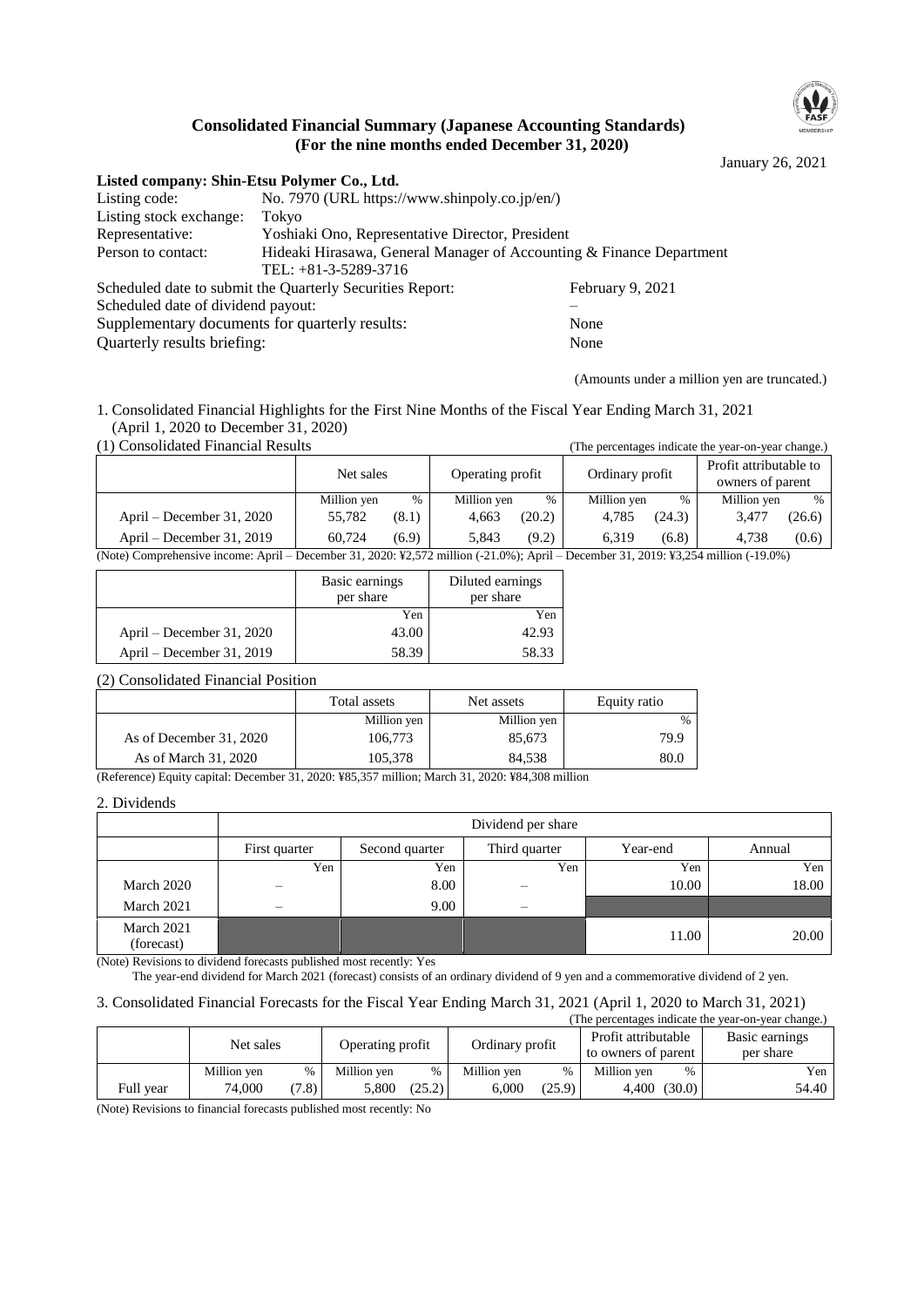\* Notes

- (1) Any changes in important subsidiaries during the nine months ended December 31, 2020: None (Any changes in specific subsidiaries accompanied by a change in the scope of consolidating): Newly added: None
- (2) Adoption of accounting treatment unique to the preparation of quarterly consolidated financial statements: None

| (3) | Any changes in accounting policies and changes or restatement of accounting estimates<br>1. Changes in accounting policies associated with the revision of accounting standards, etc.:<br>2. Changes in accounting policies other than the above:<br>3. Changes in accounting estimates:<br>4. Restatement: |               | None<br>None<br>None<br>None |
|-----|-------------------------------------------------------------------------------------------------------------------------------------------------------------------------------------------------------------------------------------------------------------------------------------------------------------|---------------|------------------------------|
|     | (4) Number of shares issued (common stock)                                                                                                                                                                                                                                                                  |               |                              |
|     | 1. Number of shares issued as of the term end (including treasury shares)                                                                                                                                                                                                                                   | December 2020 | 82,623,376 shares            |
|     |                                                                                                                                                                                                                                                                                                             | March 2020    | 82,623,376 shares            |
|     | 2. Number of treasury shares as of the term end:                                                                                                                                                                                                                                                            | December 2020 | 1,727,742 shares             |
|     |                                                                                                                                                                                                                                                                                                             | March 2020    | 1,744,611 shares             |
|     | 3. Average number of shares during the term:                                                                                                                                                                                                                                                                | December 2020 | 80,886,211 shares            |
|     |                                                                                                                                                                                                                                                                                                             | December 2019 | 81,157,079 shares            |

#### The consolidated financial summary is not included in the scope of the quarterly review by certified public accountants or audit corporations.

Statement regarding the proper use of financial forecasts and other special remarks

The forward-looking statements, such as results forecasts, included in this document are based on information currently available to the Company and certain assumptions considered reasonable, and the Company makes no representations as to their achievability. Actual results may differ materially, depending on a range of factors.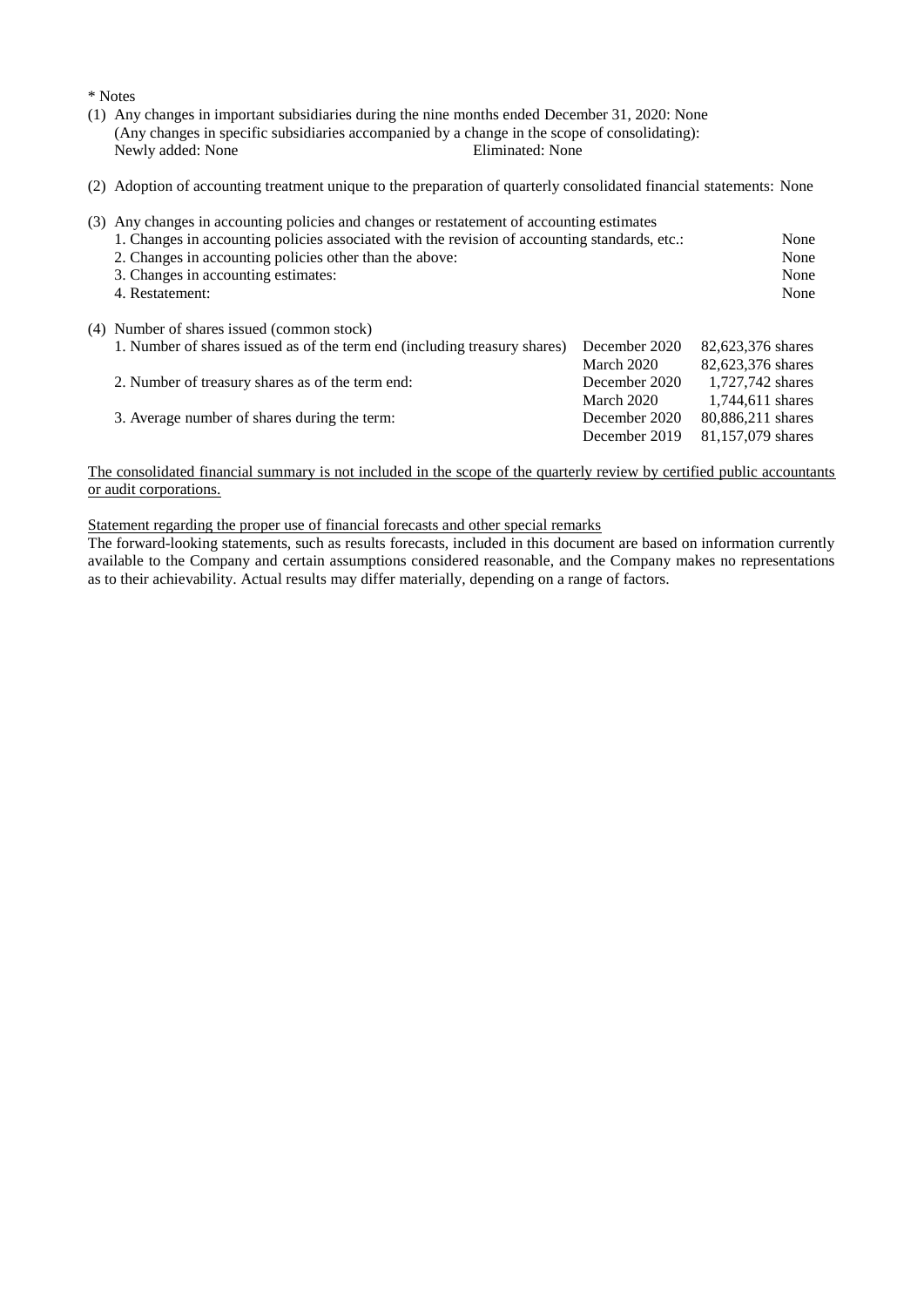# Accompanying Materials – Contents

| (2) Explanation of Information on Future Forecasts Such as Consolidated Financial Forecasts 3 |                                                                                       |
|-----------------------------------------------------------------------------------------------|---------------------------------------------------------------------------------------|
|                                                                                               |                                                                                       |
|                                                                                               |                                                                                       |
|                                                                                               |                                                                                       |
| (2) Consolidated Statements of Income and Consolidated Statement of Comprehensive Income 6    |                                                                                       |
|                                                                                               |                                                                                       |
|                                                                                               |                                                                                       |
|                                                                                               |                                                                                       |
|                                                                                               |                                                                                       |
|                                                                                               | Qualitative Information on Consolidated Results, etc. for the Nine-Month Period Ended |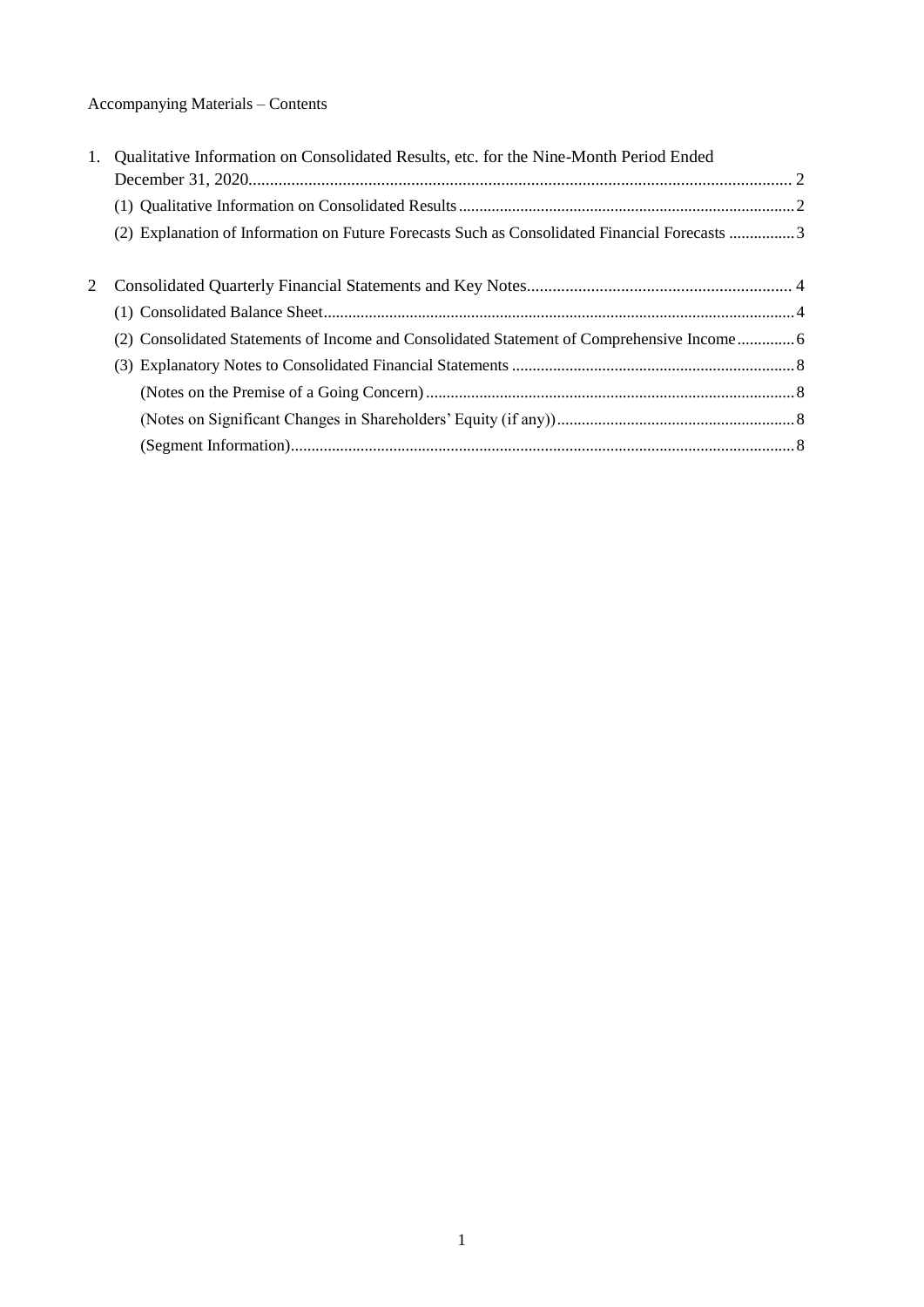- 1. Qualitative Information on Consolidated Results, etc. for the Nine-Month Period Ended December 31, 2020
- (1) Qualitative Information on Consolidated Results

The global economy experienced a significant slowdown during the nine-month period ended December 31, 2020, reflecting travel bans and lockdowns instituted by many countries to prevent the spread of COVID-19, in addition to the impact of the prolonged trade conflict between the U.S. and China. Subsequently, the pace of recovery remained moderate due to the prolonged impact of the novel coronavirus. In the U.S., employment recovered, and consumer spending picked up after the lifting of lockdowns. In European economies, production and exports were on track to recovery from their trough in April, but economic activity stalled once again due to failure to contain the spread of the virus. In Asia, economic recovery continued in China, where economic activities were resumed ahead of other countries.

In the Japanese economy, consumer spending, production and exports all picked up after the lifting of the declaration of a state of emergency, but it is expected to take time before the economy fully recovers, given shrinking corporate capital expenditure.

The Group's business environment was weak overall, reflecting sluggish demand in the automotive sector despite hardly any fall in demand in the semiconductor and electronics component industries due to the coronavirus pandemic.

In this operating environment, the Group took steps to control the spread of the coronavirus while also continuing to focus its sales activities on boosting sales of both key products and new businesses in Japan and overseas and working to expand the production/supply systems as well.

As a result, consolidated net sales stood at ¥55,782 million (down 8.1% year on year). Operating profit amounted to ¥4,663 million (down 20.2% year on year), ordinary profit was ¥4,785 million (down 24.3% year on year), and profit attributable to owners of parent stood at ¥3,477 million (down 26.6% year on year) for the nine months under review.

Consolidated results by segment are as follows.

#### 1) Electronic Devices segment

In the Electronic Devices segment, overall sales were lower than the year-ago level, reflecting weak shipments particularly of automotive input devices, mainly due to lackluster demand in the automotive sector amid the coronavirus pandemic.

In the business of input devices, sales were weak, reflecting lackluster shipments of mainstay automotive key switches, although shipments of touchpads for slim notebook personal computers remained strong.

Sales of display-related products decreased overall due to the continued poor performance in LCD connectors combined with shipments of view-control films (VCFs) for optical applications that remained flat.

Sales of component-related products were on a par with the year-ago level, despite steady shipments of electronic-part testing connectors.

As a result, segment sales stood at ¥12,753 million (down 15.5% year on year) and operating profit was ¥235 million (down 81.0% year on year).

#### 2) Precision Molding Products segment

In the Precision Molding Products segment, overall sales remained unchanged from the year-ago level although shipments of semiconductor-related containers and carrier tape-related products held firm.

Sales of semiconductor-related containers grew, reflecting steady shipments for 300 mm wafer shipping containers and other products on the back of firm demand in the semiconductor industry.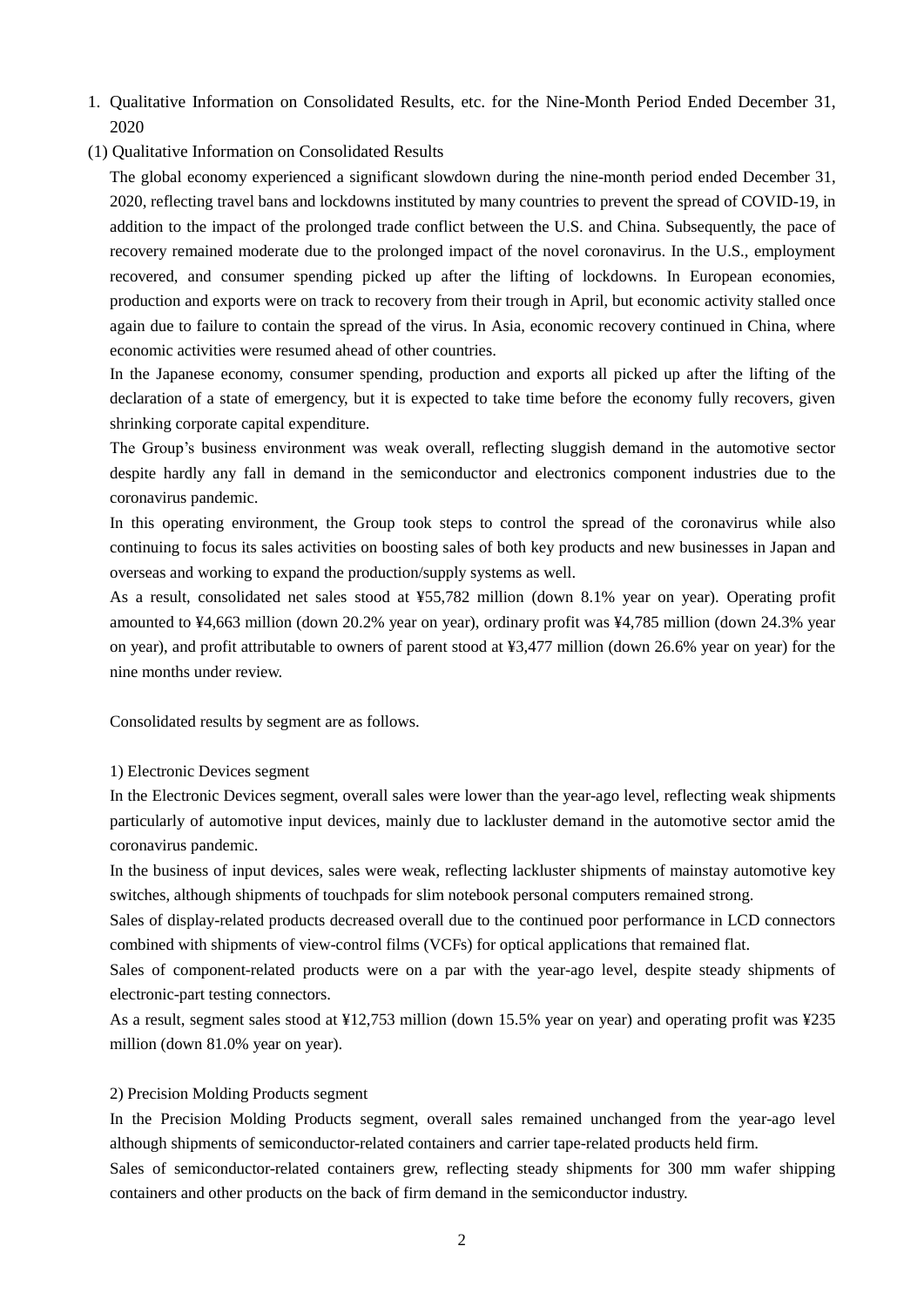Sales of office automation equipment were weak given the lack of growth in demand for rollers for laser printers and copying machines.

Sales of carrier tape-related products grew because demand for electronic components for smartphones remained strong.

Sales of silicone rubber molded products generally showed slow growth despite the strong sales of mainstay medical equipment.

As a result, segment sales amounted to ¥25,080 million (up 0.1% year on year) and segment operating profit was ¥3,859 million (up 1.0% year on year).

#### 3) Housing & Living Materials segment

In the Housing & Living Materials segment, the Company implemented new pricing, worked to increase production efficiency, and promoted sales of products in new businesses amid the extremely harsh market environment of PVC products, however, growth in overall sales was slower than previous year, impacted by weak demand for food packing materials, construction materials and automotive-related materials.

In the segment of packing materials such as wrapping films, sales were weak, reflecting poor shipments overall, with firm sales to supermarkets offset by a slump in sales to the food service industry.

Sales of PVC pipes and related products were below the level a year earlier due to the failure to maintain the shipment volume amid intensifying market competition.

Functional compounds were lackluster, reflecting continued sluggish shipments of robot cables coupled with a slowdown in the growth of automobile-related demand.

Demand for exterior materials came to a halt and sales remained flat, despite it remained strong until the beginning of autumn due to efforts to maintain a strong performance such as implementation of price revisions and expansion of sales to new customers.

Sales of conductive polymer, a new business product, grew thanks to recovery in orders or use in smartphone components and for use in automotive electronic components.

As a result, segment sales stood at ¥13,156 million (down 10.1% year on year) and operating profit was ¥366 million (down 18.7% year on year).

#### 4) Others segment

Overall sales were down from the year-ago level due to a decrease in orders for new construction and renovation of commercial facilities, particularly in Tokyo and neighboring areas, and the interior construction of public facilities in the construction business, reflecting weak demand amid the coronavirus pandemic.

As a result, segment sales amounted to ¥4,790 million (down 19.4% year on year) and operating profit was ¥201 million (down 38.9% year on year).

(2) Explanation of Information on Future Forecasts Such as Consolidated Financial Forecasts

Consolidated financial forecasts for the fiscal year ending March 31, 2021 published on October 26, 2020 remain unchanged.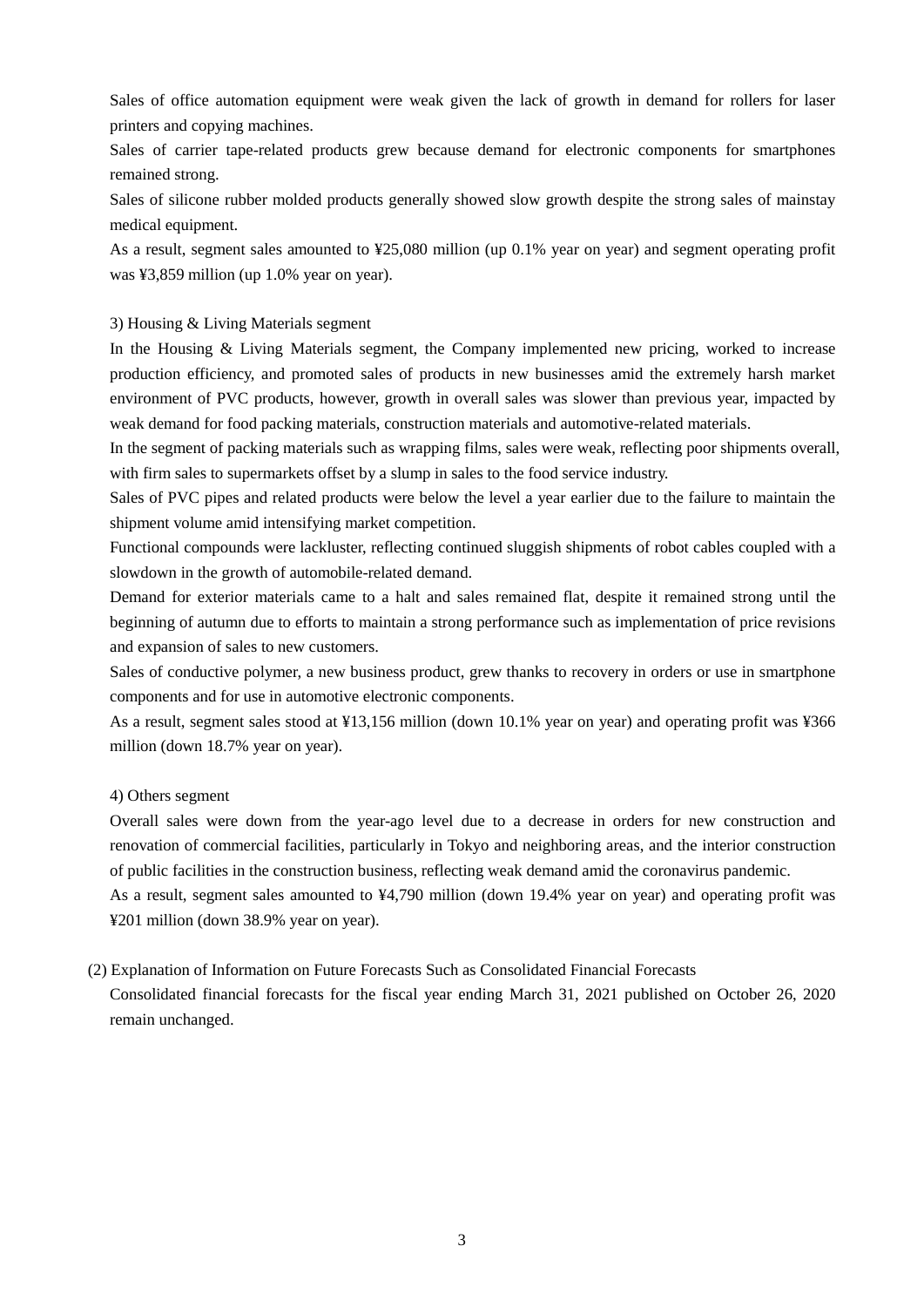# 2. Consolidated Quarterly Financial Statements and Key Notes

(1) Consolidated Balance Sheet

|                                                        |                                                     | (Million yen)                          |
|--------------------------------------------------------|-----------------------------------------------------|----------------------------------------|
|                                                        | Year ended March 31, 2020<br>(As of March 31, 2020) | Nine months ended<br>December 31, 2020 |
| Assets                                                 |                                                     |                                        |
| Current assets                                         |                                                     |                                        |
| Cash and deposits                                      | 42,514                                              | 44,785                                 |
| Notes and accounts receivable - trade                  | 19,250                                              | 18,875                                 |
| Electronically recorded monetary claims -<br>operating | 2,870                                               | 3,399                                  |
| Merchandise and finished goods                         | 7,086                                               | 6,425                                  |
| Work in process                                        | 1,396                                               | 1,423                                  |
| Raw materials and supplies                             | 3,212                                               | 3,399                                  |
| Accounts receivable - other                            | 1,090                                               | 1,382                                  |
| Other                                                  | 765                                                 | 512                                    |
| Allowance for doubtful accounts                        | (511)                                               | (589)                                  |
| Total current assets                                   | 77,676                                              | 79,614                                 |
| Non-current assets                                     |                                                     |                                        |
| Property, plant and equipment                          |                                                     |                                        |
| Buildings and structures, net                          | 8,512                                               | 8,024                                  |
| Machinery, equipment and vehicles, net                 | 5,137                                               | 4,907                                  |
| Land                                                   | 6,652                                               | 6,619                                  |
| Construction in progress                               | 1,503                                               | 1,871                                  |
| Other, net                                             | 1,774                                               | 1,702                                  |
| Total property, plant and equipment                    | 23,579                                              | 23,126                                 |
| Intangible assets                                      |                                                     |                                        |
| Software                                               | 74                                                  | 131                                    |
| Other                                                  | 81                                                  | 25                                     |
| Total intangible assets                                | 156                                                 | 156                                    |
| Investments and other assets                           |                                                     |                                        |
| Investment securities                                  | 1,874                                               | 2,052                                  |
| Deferred tax assets                                    | 1,058                                               | 811                                    |
| Other                                                  | 1,033                                               | 1,012                                  |
| Total investments and other assets                     | 3,966                                               | 3,876                                  |
| Total non-current assets                               | 27,701                                              | 27,159                                 |
| Total assets                                           | 105,378                                             | 106,773                                |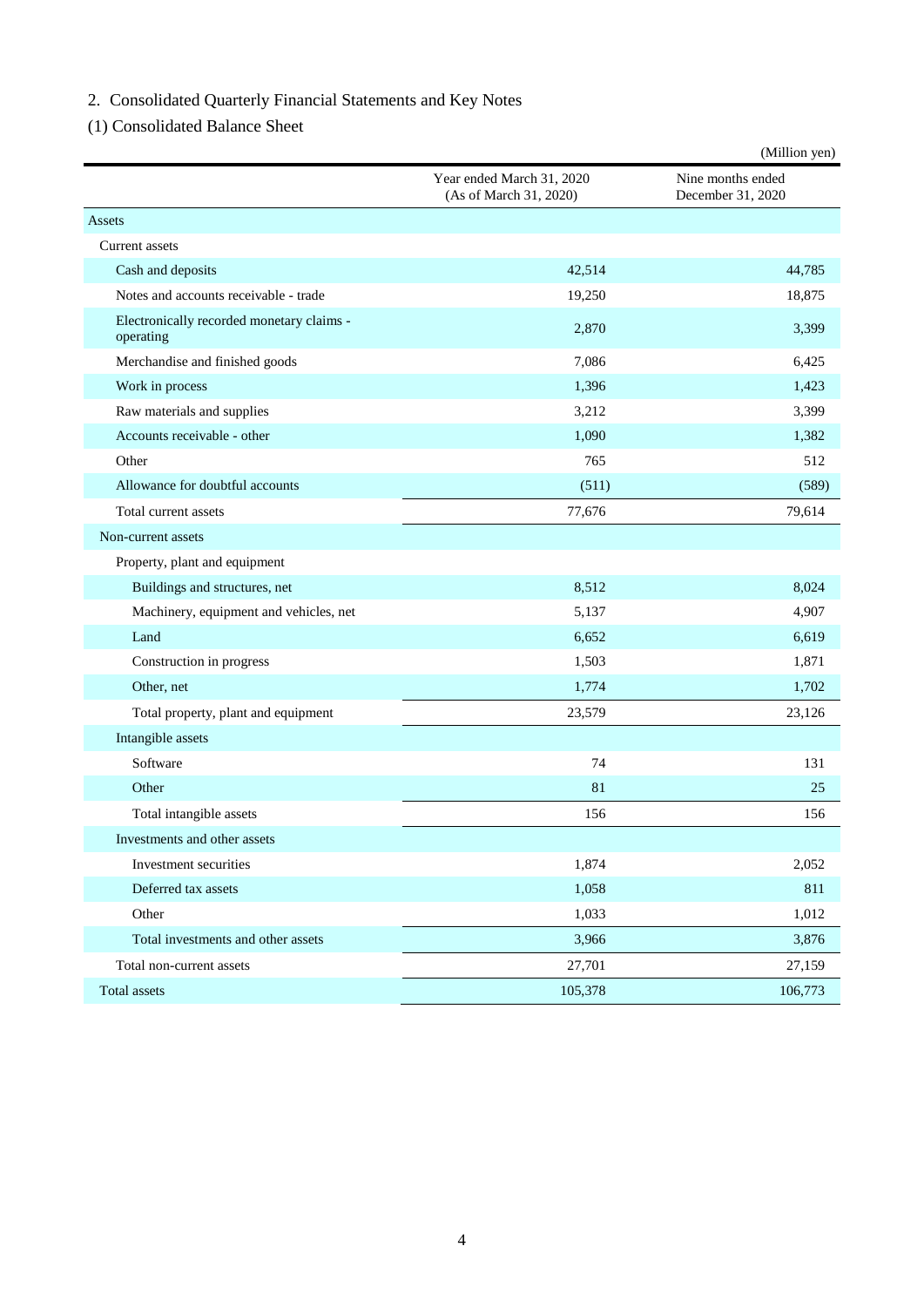|                                                             |                                                     | (Million yen)                          |
|-------------------------------------------------------------|-----------------------------------------------------|----------------------------------------|
|                                                             | Year ended March 31, 2020<br>(As of March 31, 2020) | Nine months ended<br>December 31, 2020 |
| Liabilities                                                 |                                                     |                                        |
| <b>Current liabilities</b>                                  |                                                     |                                        |
| Notes and accounts payable - trade                          | 10,591                                              | 10,308                                 |
| Electronically recorded obligations - operating             | 2,057                                               | 2,478                                  |
| Accounts payable - other                                    | 1,053                                               | 1,156                                  |
| Income taxes payable                                        | 520                                                 | 740                                    |
| Accrued expenses                                            | 2,141                                               | 2,352                                  |
| Provision for bonuses                                       | 1,296                                               | 879                                    |
| Provision for bonuses for directors (and other<br>officers) | 57                                                  | 42                                     |
| Other                                                       | 1,053                                               | 1,278                                  |
| Total current liabilities                                   | 18,771                                              | 19,236                                 |
| Non-current liabilities                                     |                                                     |                                        |
| Net defined benefit liability                               | 1,341                                               | 1,150                                  |
| Other                                                       | 726                                                 | 712                                    |
| Total non-current liabilities                               | 2,068                                               | 1,863                                  |
| <b>Total liabilities</b>                                    | 20,839                                              | 21,099                                 |
| Net Assets                                                  |                                                     |                                        |
| Shareholders' equity                                        |                                                     |                                        |
| Share capital                                               | 11,635                                              | 11,635                                 |
| Capital surplus                                             | 10,718                                              | 10,718                                 |
| Retained earnings                                           | 66,259                                              | 68,198                                 |
| Treasury shares                                             | (1,683)                                             | (1,667)                                |
| Total shareholders' equity                                  | 86,930                                              | 88,885                                 |
| Accumulated other comprehensive income                      |                                                     |                                        |
| Valuation difference on available-for-sale<br>securities    | 190                                                 | 319                                    |
| Foreign currency translation adjustment                     | (2,776)                                             | (3, 819)                               |
| Remeasurements of defined benefit plans                     | (36)                                                | (28)                                   |
| Total accumulated other comprehensive income                | (2,622)                                             | (3,528)                                |
| Share acquisition rights                                    | 229                                                 | 316                                    |
| Total net assets                                            | 84,538                                              | 85,673                                 |
| Total liabilities and net assets                            | 105,378                                             | 106,773                                |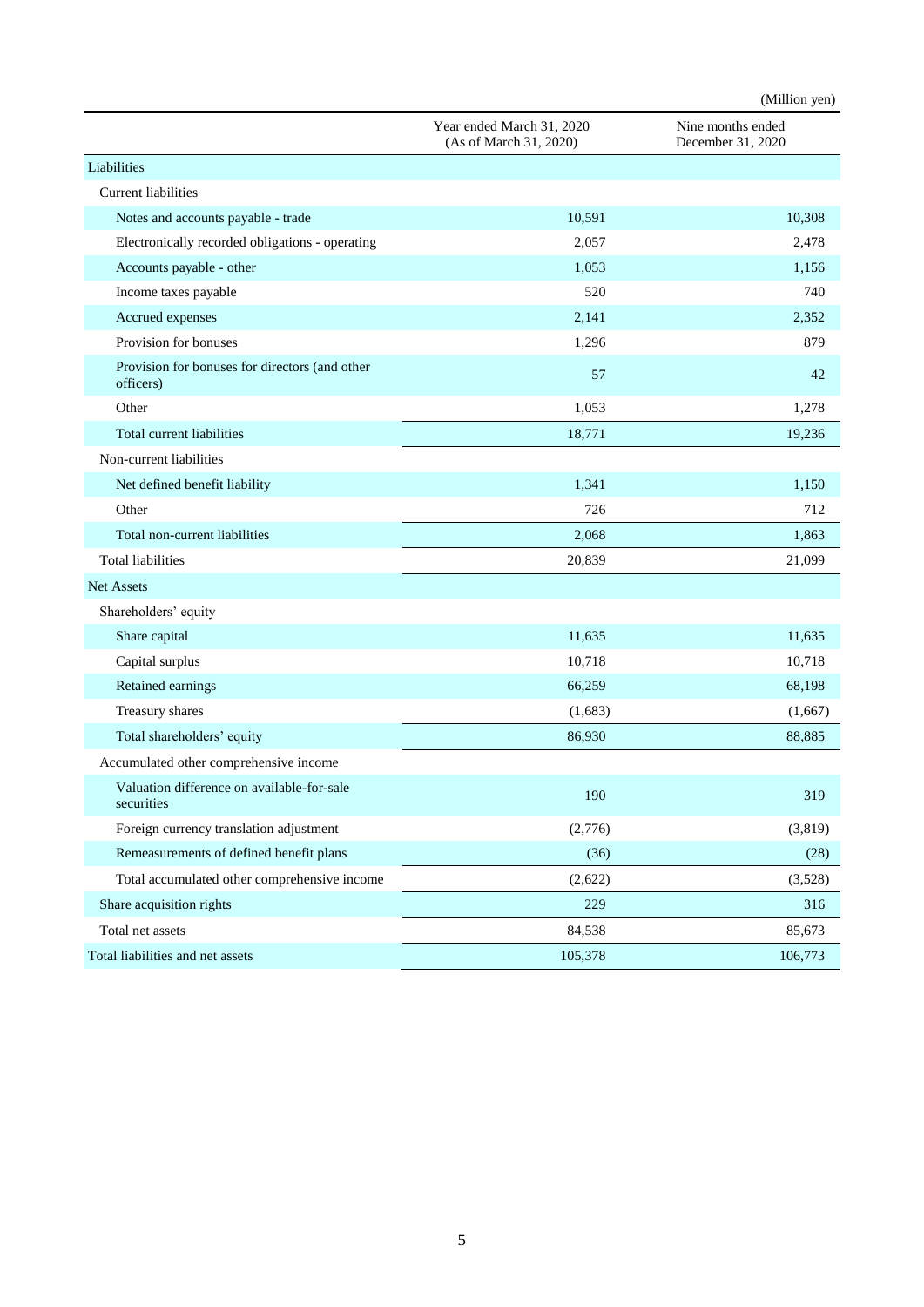## (2) Consolidated Statements of Income and Consolidated Statement of Comprehensive Income

## Consolidated Statements of Income

Nine months ended December 31

|                                              |                | (Million yen)                                                                                                                                        |
|----------------------------------------------|----------------|------------------------------------------------------------------------------------------------------------------------------------------------------|
|                                              |                | Nine months ended December 31, 2019 Nine months ended December 31, 2020<br>(April 1, 2019 to December 31, 2019) (April 1, 2020 to December 31, 2020) |
| Net sales                                    | 60,724         | 55,782                                                                                                                                               |
| Cost of sales                                | 41,359         | 38,374                                                                                                                                               |
| Gross profit                                 | 19,365         | 17,407                                                                                                                                               |
| Selling, general and administrative expenses | 13,521         | 12,744                                                                                                                                               |
| Operating profit                             | 5,843          | 4,663                                                                                                                                                |
| Non-operating income                         |                |                                                                                                                                                      |
| Interest income                              | 278            | 164                                                                                                                                                  |
| Insurance claim income                       | $\mathbf{0}$   | 122                                                                                                                                                  |
| Gain on sales of investment securities       | 181            | $\overline{2}$                                                                                                                                       |
| Other                                        | 119            | 90                                                                                                                                                   |
| Total non-operating income                   | 579            | 379                                                                                                                                                  |
| Non-operating expenses                       |                |                                                                                                                                                      |
| Interest expenses                            | 22             | 21                                                                                                                                                   |
| Foreign exchange losses                      | 52             | 230                                                                                                                                                  |
| Loss on retirement of non-current assets     | 23             | 5                                                                                                                                                    |
| Other                                        | $\overline{4}$ | $\mathbf{1}$                                                                                                                                         |
| Total non-operating expenses                 | 102            | 258                                                                                                                                                  |
| Ordinary profit                              | 6,319          | 4,785                                                                                                                                                |
| Profit before income taxes                   | 6,319          | 4,785                                                                                                                                                |
| Income taxes - current                       | 1,211          | 1,113                                                                                                                                                |
| Income taxes - deferred                      | 369            | 194                                                                                                                                                  |
| Total income taxes                           | 1,581          | 1,307                                                                                                                                                |
| Profit                                       | 4,738          | 3,477                                                                                                                                                |
| Profit attributable to owners of parent      | 4,738          | 3,477                                                                                                                                                |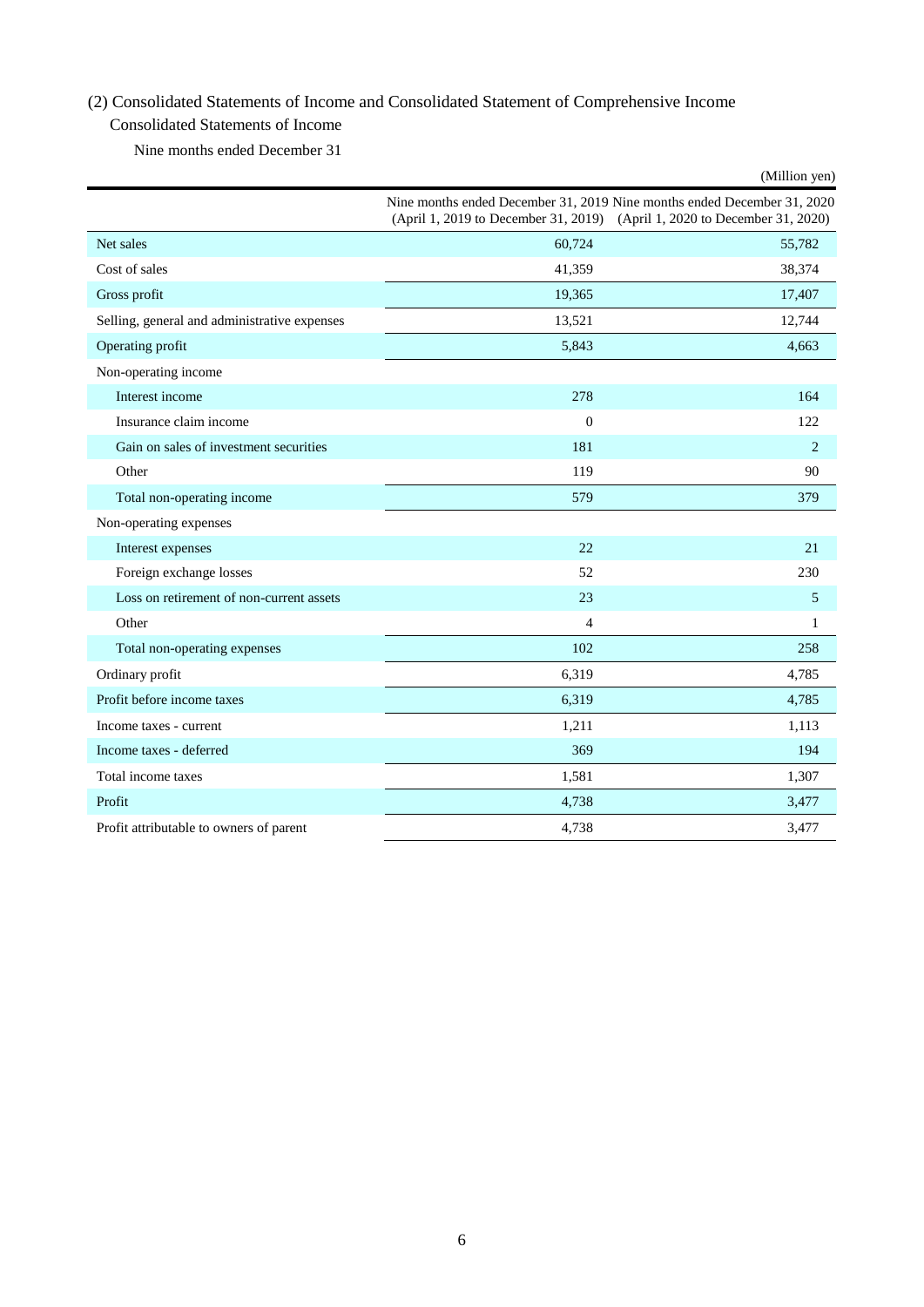## Consolidated Statement of Comprehensive Income

Nine months ended December 31

|                                                              |         | (Million yen)                                                                                                                                        |
|--------------------------------------------------------------|---------|------------------------------------------------------------------------------------------------------------------------------------------------------|
|                                                              |         | Nine months ended December 31, 2019 Nine months ended December 31, 2020<br>(April 1, 2019 to December 31, 2019) (April 1, 2020 to December 31, 2020) |
| Profit                                                       | 4,738   | 3,477                                                                                                                                                |
| Other comprehensive income                                   |         |                                                                                                                                                      |
| Valuation difference on available-for-sale<br>securities     | (66)    | 128                                                                                                                                                  |
| Foreign currency translation adjustment                      | (1,425) | (1,042)                                                                                                                                              |
| Remeasurements of defined benefit plans, net<br>of tax       | 8       | 8                                                                                                                                                    |
| Total other comprehensive income                             | (1,484) | (905)                                                                                                                                                |
| Comprehensive income                                         | 3,254   | 2,572                                                                                                                                                |
| Comprehensive income attributable to                         |         |                                                                                                                                                      |
| Comprehensive income attributable to owners<br>of the parent | 3,254   | 2,572                                                                                                                                                |

## 7